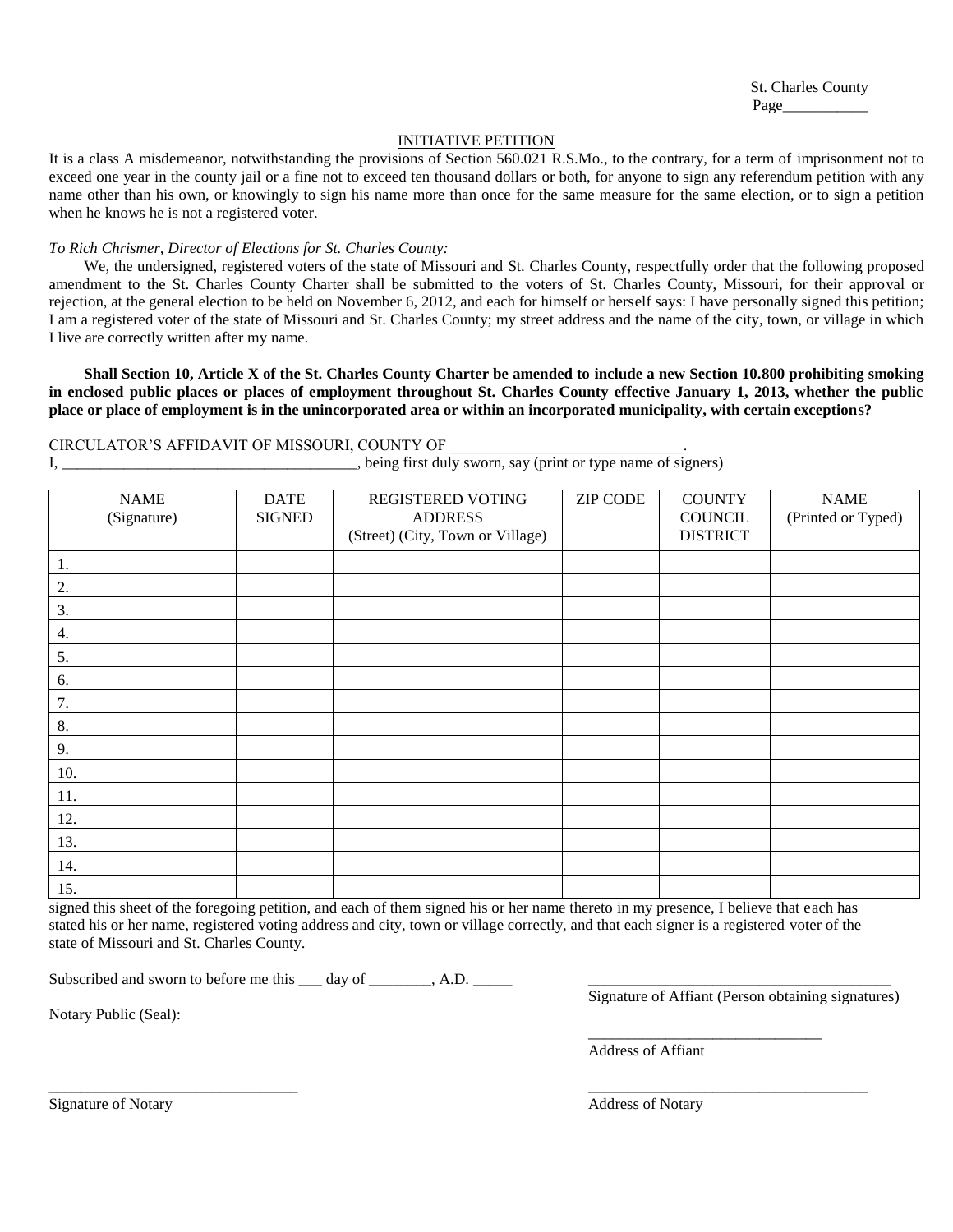## *Be it resolved by the people of St. Charles County that the County Charter be amended:*

Section 10 of Article X of the St. Charles County Charter shall be amended to include a new Section 10.800 prohibiting smoking in enclosed public places or places of employment throughout St. Charles County effective January 1, 2013, whether the public place or place of employment is in the unincorporated area or within an incorporated municipality, except that the following shall not be subject to the smoking prohibition:

1.) Any legal establishment that affirmatively restricts access to its buildings or facilities at all times to customers or patrons who are twenty-one (21) years of age or older, provided the establishment also posts a clear and conspicuous sign at all entrances identifying the establishment as a smoking establishment;

2.) Any legal establishment that does not restrict access to its building or facilities to persons who are twentyone (21) years of age or older, provided that the establishment limits all smoking to a ventilated and enclosed area separated from the rest of the building or facility and posts a clear and conspicuous sign at all entrances stating that smoking is allowed only in the separately enclosed area;

3.) Private clubs, which means an organization incorporated under the laws of the State of Missouri for fraternal or social purposes or for a congressionally chartered veterans' organization, which has a defined membership and restricts admission to members of the club and their guests, and which is operated solely for a recreational, fraternal, social, patriotic, political, benevolent, or athletic purpose, but not for pecuniary gain, and which only sells alcoholic beverages incidental to its operation. The organization has been granted an exemption from the payment of federal income tax as a club under 26 U.S.C. Section 501;

4.) Hotel and motel rooms that are rented to guests and are designated as smoking rooms, provided that no more than twenty percent (20%) of rooms rented to guests in a hotel or motel may be so designated;

5.) Cigar bars, which means a legal establishment with a permit to sell alcoholic beverages that generates twenty-five percent (25%) or more of its quarterly gross revenue from the sale of cigars and/or rental of humidor space, has a humidor on the premises, and does not allow any individuals under the age of eighteen (18) years old to enter the establishment;

6.) Retail tobacco stores that prohibit any individuals under the age of eighteen (18) years old from entering their premises, provided that smoke from such stores does not infiltrate into areas where smoking is otherwise prohibited;

7.) Non-enclosed areas of public places, including open-air patios, porches, or decks provided that smoke from such areas does not infiltrate into areas where smoking is otherwise prohibited;

8.) Casino areas, which means: (1) the area of an excursion gambling boat (313.800 RSMo.) licensed by the Missouri Gaming Commission, where gaming is restricted to those persons who are twenty-one (21) years of age or older; and (2) any other area within the riverboat gaming operation (11 CSR 45-1.090) restricted to persons who are twenty-one (21) years of age or older, whether or not located on an excursion gambling boat;

9.) Private homes, private residences and private motor vehicles, unless such homes, residences or motor vehicles are being used for child care or day care, or unless the private vehicle is being used for the public transportation of children or as part of health care or day care transportation;